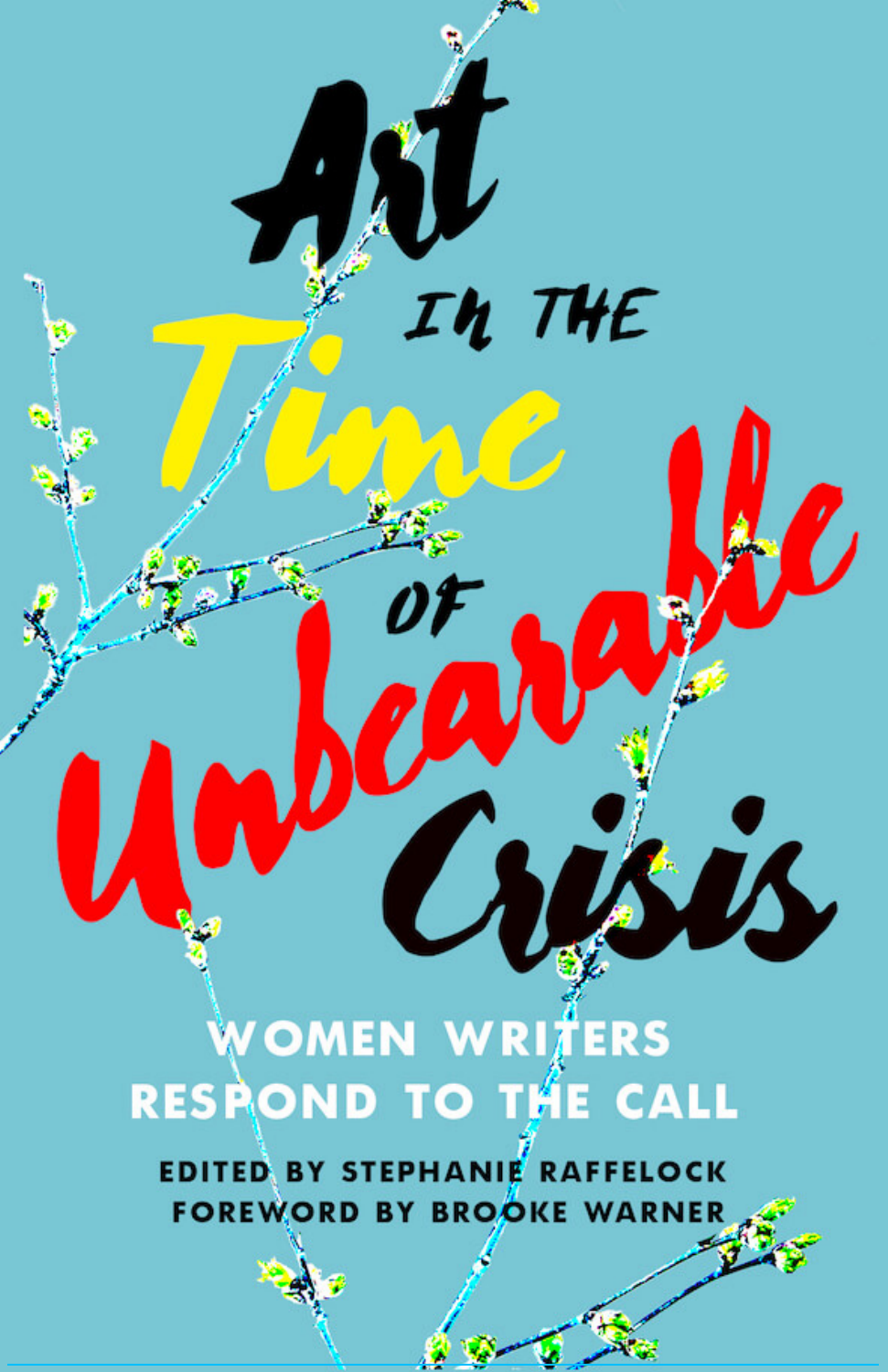Copyright © 2022, Stephanie Raffelock

All rights reserved. No part of this publication may be reproduced, distributed, or transmitted in any form or by any means, including photocopying, recording, digital scanning, or other electronic or mechanical methods, without the prior written permission of the publisher, except in the case of brief quotations embodied in critical reviews and certain other noncommercial uses permitted by copyright law. For permission requests, please address She Writes Press.

Published 2022 Printed in the United States of America Print ISBN: 978-1-64742-489-3 E-ISBN: 978-1-64742-490-9 Library of Congress Control Number: [LOCCN]

For information, address: She Writes Press 1569 Solano Ave #546 Berkeley, CA 94707

Interior design by Tabitha Lahr

She Writes Press is a division of SparkPoint Studio, LLC.

All company and/or product names may be trade names, logos, trademarks, and/or registered trademarks and are the property of their respective owners.

Names and identifying characteristics have been changed to protect the privacy of certain individuals.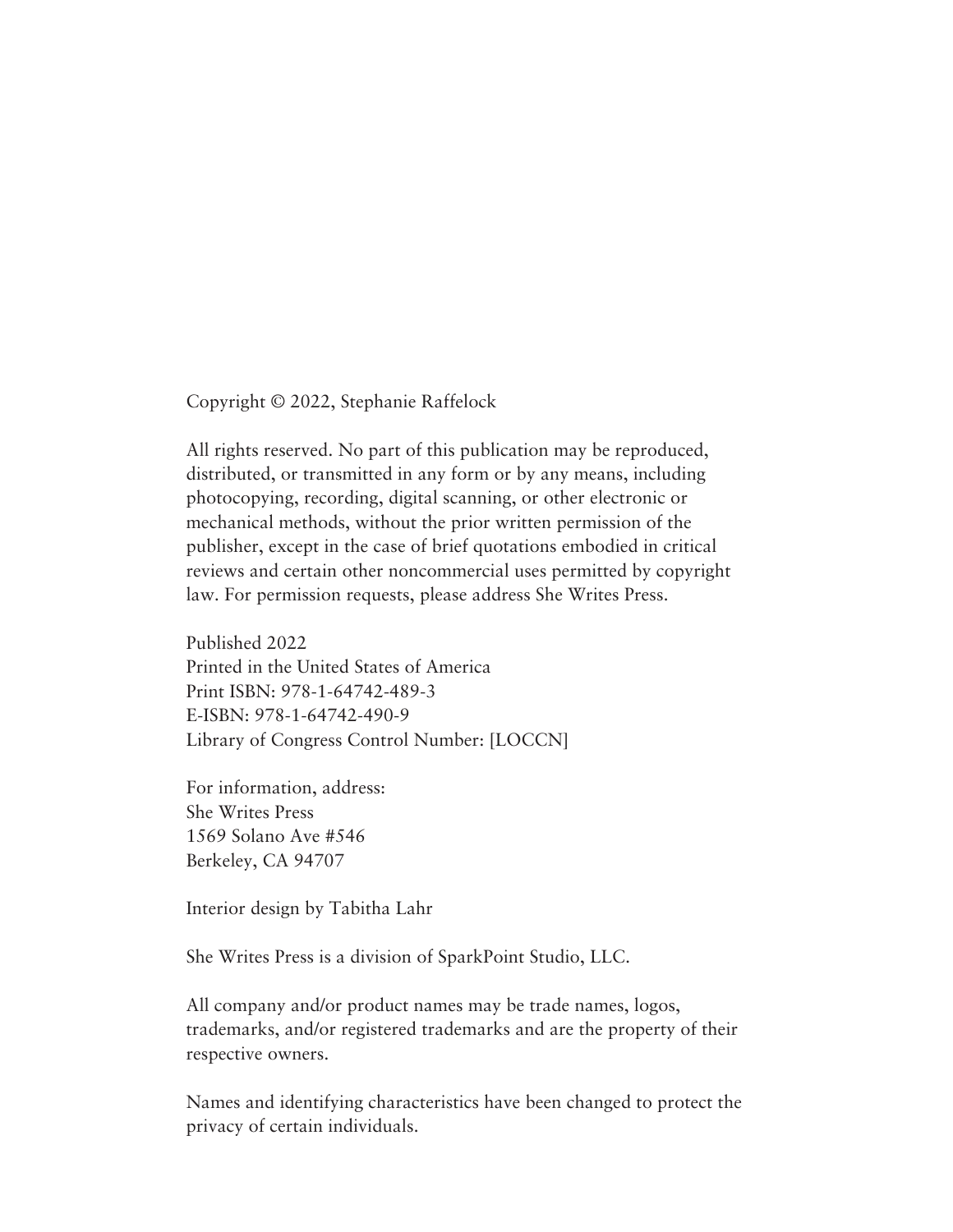Dedicated to the indomitable spirit of the Ukrainian people.

*Click [here to Purchase](https://shewritespress.com/product/art-in-the-time-of-unbearable-crisis/). Any and all royalties from Art in the Time of Unbearable Crisis will be donated to World [Central Kitchen](https://wck.org/relief/activation-chefs-for-ukraine).*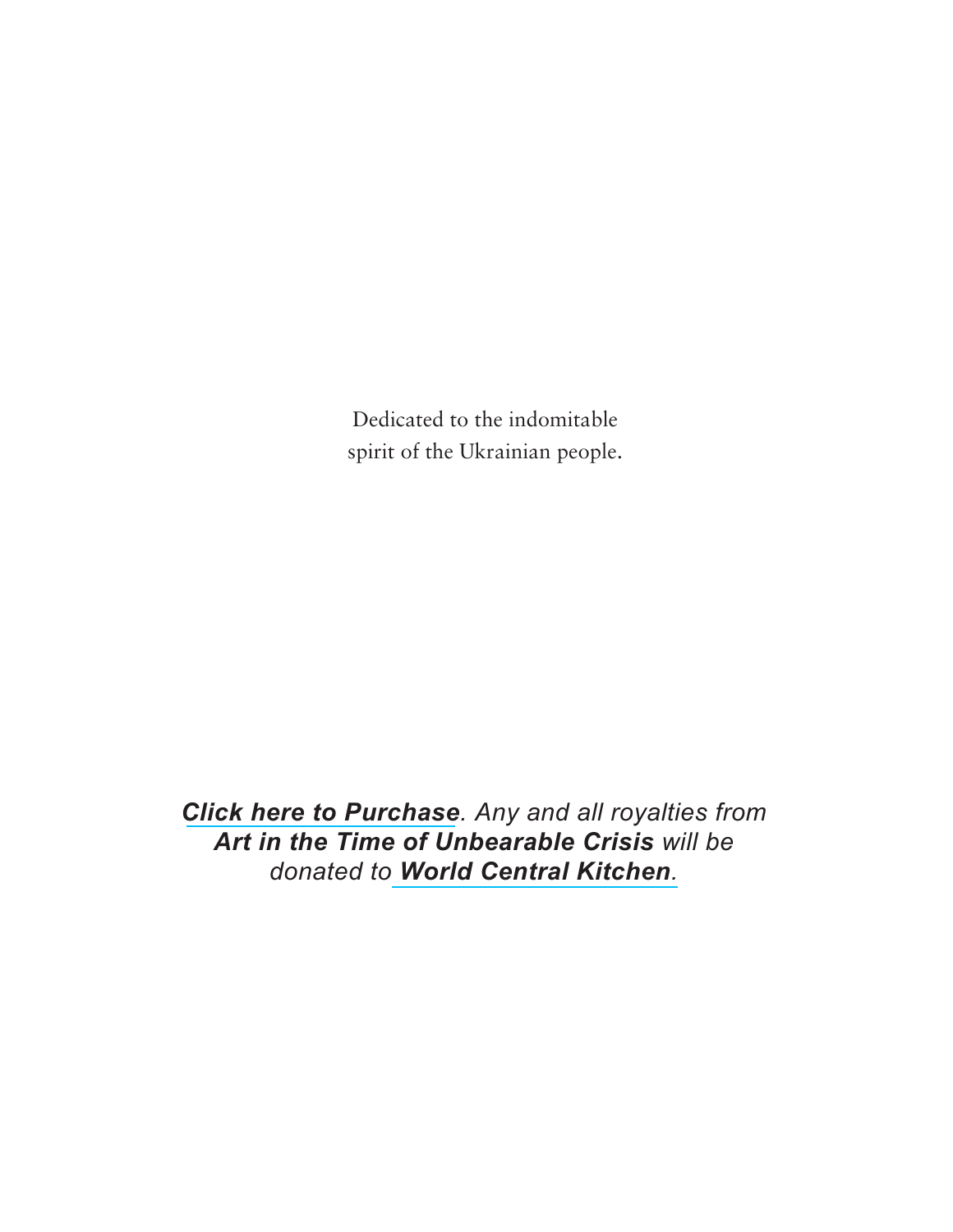*Excerpt: Page 277 - 280* 

## Her Name is Natasha

Sophia Kouidou-Giles

A young refugee raises her head from her morning slumber; her face is thin, her eyes dark. She has been sleeping in a basement under a kindergarten where children used to play and giggle in days before bombs fell and shuttered their world. It's a windowless cement box, but it's safe.

Her first waking thought is to make sure her parents are with her.

Her shirt is stuck to her body, wet with the sweat of nightmares—nightmares born of days walking on the rubble of torn streets to find food for her parents. She is part of the mass of humanity that just days ago took the city bus to work or school and then back home, dismissing the threat of war. They will have to part from their beloved city for worlds unknown, in hopes of leaving the chaos behind, daring to believe in a new start that pushes away this dread.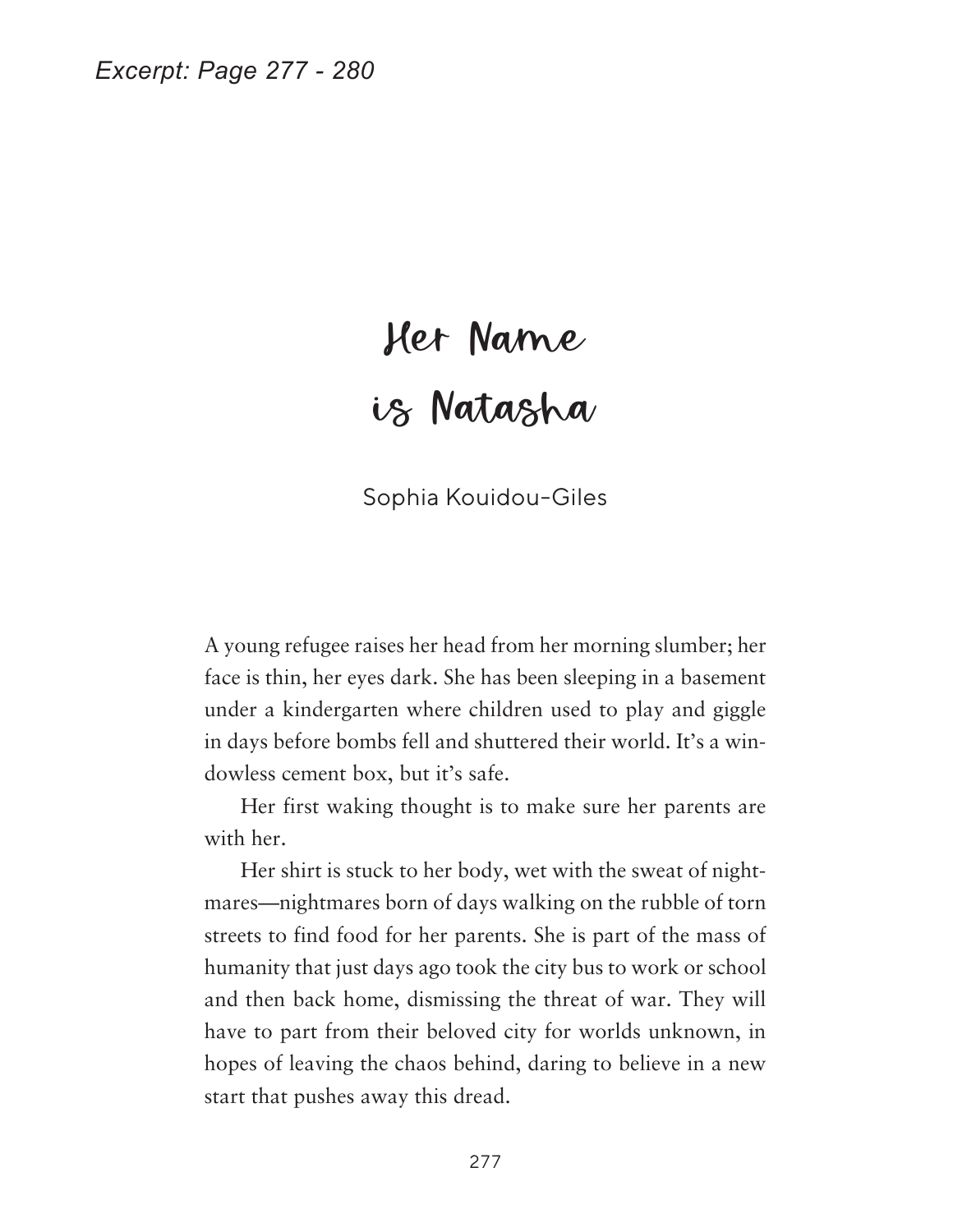Yesterday, the three of them were late getting to the tarmac and couldn't get on the transport. They do not know where their relatives are, and there is no point in returning to the village. Still, a bus is waiting for them this morning. They are among the lucky ones, able to flee their torn home. They will be refugees—a harsh word, filled with humiliation. Where will they settle? What will turn out to be their home?

She looks at her parents—an aging couple, her father already stooped from the years and her mother leaning on a cane. They look at her expectantly, say, "You are awake!" Still, there is some solace in knowing they will be able to lean on each other in the days to come.

The world is turning on television sets to watch and cry for them; the world is sending them support. Will it reach the city? Will it be on time? They can't wait any longer. The danger is high. Journalists wearing helmets and bulletproof vests broadcast scenes with soldiers, tanks, airplanes, flags, and devastation. They hear the explosions and the sirens, but they don't see the broadcasts or hear the pleas, the leader negotiations that fall flat. All they know is the horror inside and the hope that they can cross the border.

"Natasha, lead the way," her father says, already up and dressed. "We'll miss the bus!"

So recently—it seems like only yesterday—Natasha and her parents were talking about the Syrian and Afghan refugees escaping on precarious life transports, gray lifeboats in the cold Mediterranean Sea, wearing orange vests, hoping to make it to a shore. They contributed money to aid the millions of Yemenis, half of them children, starving in a remote part of the world.

They are about to earn the same stripes. It's not the first time the world has been saddled with a refugee crisis. On the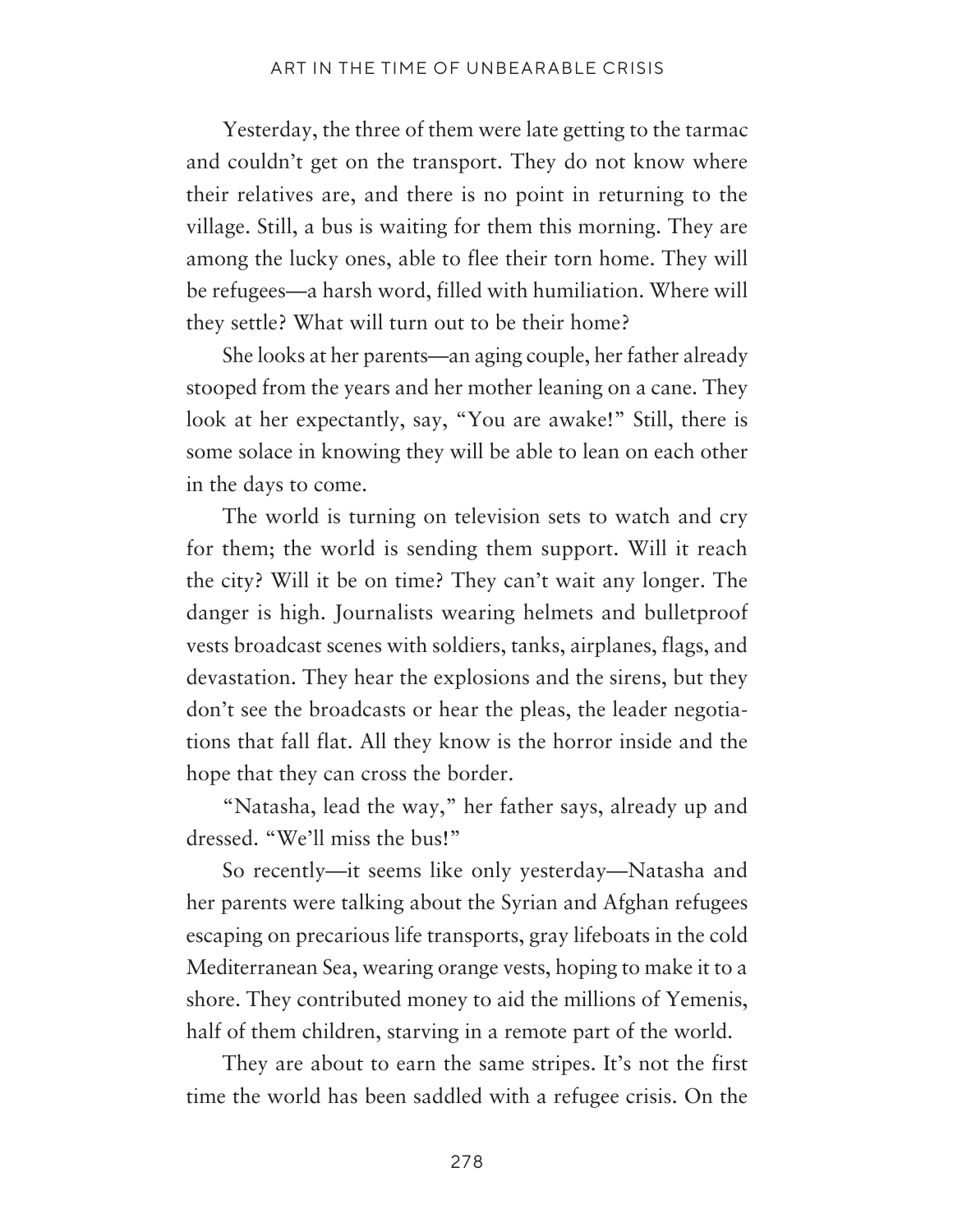global scene, it's a daily event for an astonishing number of dislocated people barely tended to by governments and politicians. Amnesty International records over twenty million refugees in the world today. The root cause? War, ambition, age-old claims about empires, desires for domination, grabs for power, and insidious suppression of the weak, the starving, the poor.

The subject of refugees is personal to me. My Greek homeland is a country largely populated by people of the diaspora—like my own father, who came to Greece escaping the Turkish genocide of Greeks nearly a century ago—and yet leaders don't learn. Tragedies repeat and countries are often reluctant to welcome refugees.

I remember hearing stories about how it was for my parents during WWII, the years of deprivation and danger. My father's family survived because he found shelter in a tent at the beach to house him and his parents. Perhaps Natasha's family will land somewhere safe and find shelter on their journey. Perhaps there will be friendly people extending a helping hand.

Natasha had dreams. She still does. Her parents raised her in a house in the narrow streets of Kiev. Lately, beginning to learn independence, she was living at the university lecture halls by day and loitering in cafeterias with her friends in the evening. But her family's house is no more, and her parents now need her more than ever before. She dreams of becoming a violinist like her father, of studying in Budapest, the city they call Queen of the Danube. Instead, she is surrounded by the destruction of war, living in a place where families hide by day and count their dead by night.

Now she gets up, raises her eyes to the sky, moves to pick up a backpack she prepared last night. She motions to her parents she is ready to go. Her name is Natasha, and her youth